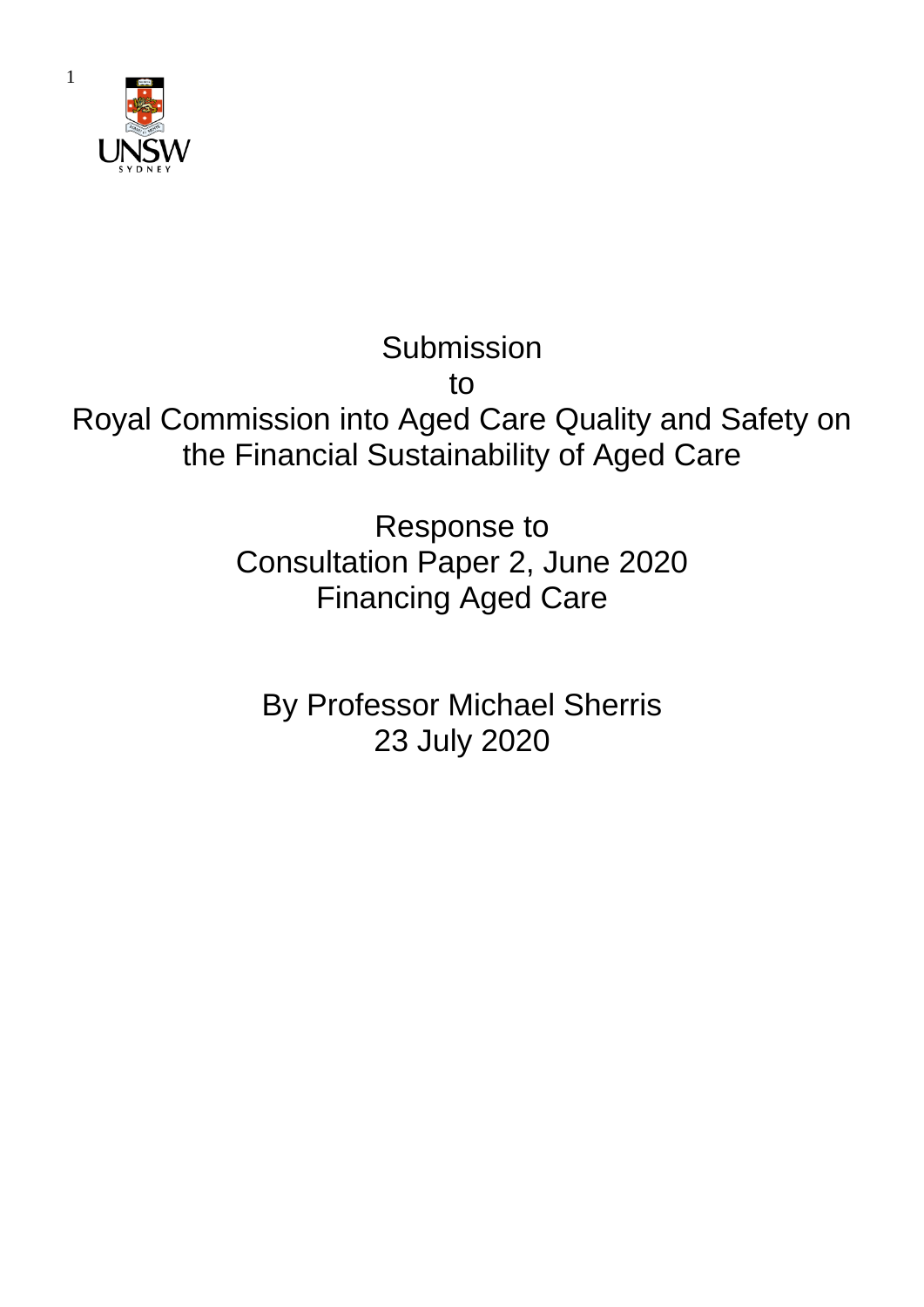

#### **Background**

I make this submission in my role as a (now part time, post-retirement) Professor of Actuarial Studies in the School of Risk and Actuarial Studies, UNSW Business School and a Chief Investigator in the Australian Research Council (ARC) Centre of Excellence in Population Ageing Research (CEPAR). Over the last dozen or so years I have mentored and led a research group (UNSW Actuarial Longevity Risk Research Group) comprised of academic researchers, postdoctoral researchers and research students in the UNSW School of Risk and Actuarial Studies at UNSW Sydney and in the ARC Centre of Excellence in Population Ageing Research (CEPAR). The research has focussed on the risk modelling, financing, and insuring of retirement risks, with an emphasis on actuarial aspects of longevity and functional disability risks.

In the ARC Centre of Excellence in Population Ageing Research (CEPAR), I lead the Research Stream "Sustainable Wellbeing in Later Life" and lead projects specifically on "Mortality and Morbidity Risk" and "Financial and Insurance Product Design".

This research has been funded largely by ARC Discovery Grants, ARC Linkage Grants with Industry Partners and the ARC Centre of Excellence in Population Ageing Research. Research funding is essential for progress in this research. From an actuarial research perspective, modelling, financing and insuring risks and costs of aged care in Australia remains relatively unexplored.

In this submission I provide initially some general background comments on Aged Care Financing and a discussion of Aged Care Risks and Private Market Insurance Product Innovation based on collaborative research on aged care financing and insuring.

Against this background, I then provide selective responses to relevant Questions in the Consultation Paper 2 - Financing Aged Care.

#### **General Comments on Aged Care Financing**

1. Aged Care risks, also referred to as Long-Term Care risk, are closely linked with Longevity Risks, and in Australia are currently financed by government, private retirement income, superannuation savings and personal savings including housing equity. Aged care costs should be considered in a broader context of retirement income, since some of the costs of aged care are financed from individual retirement income streams and retirement savings. Retirement incomes vary widely amongst individuals, reflecting heterogeneity in wealth as well as heterogeneity in longevity prospects and aged care needs.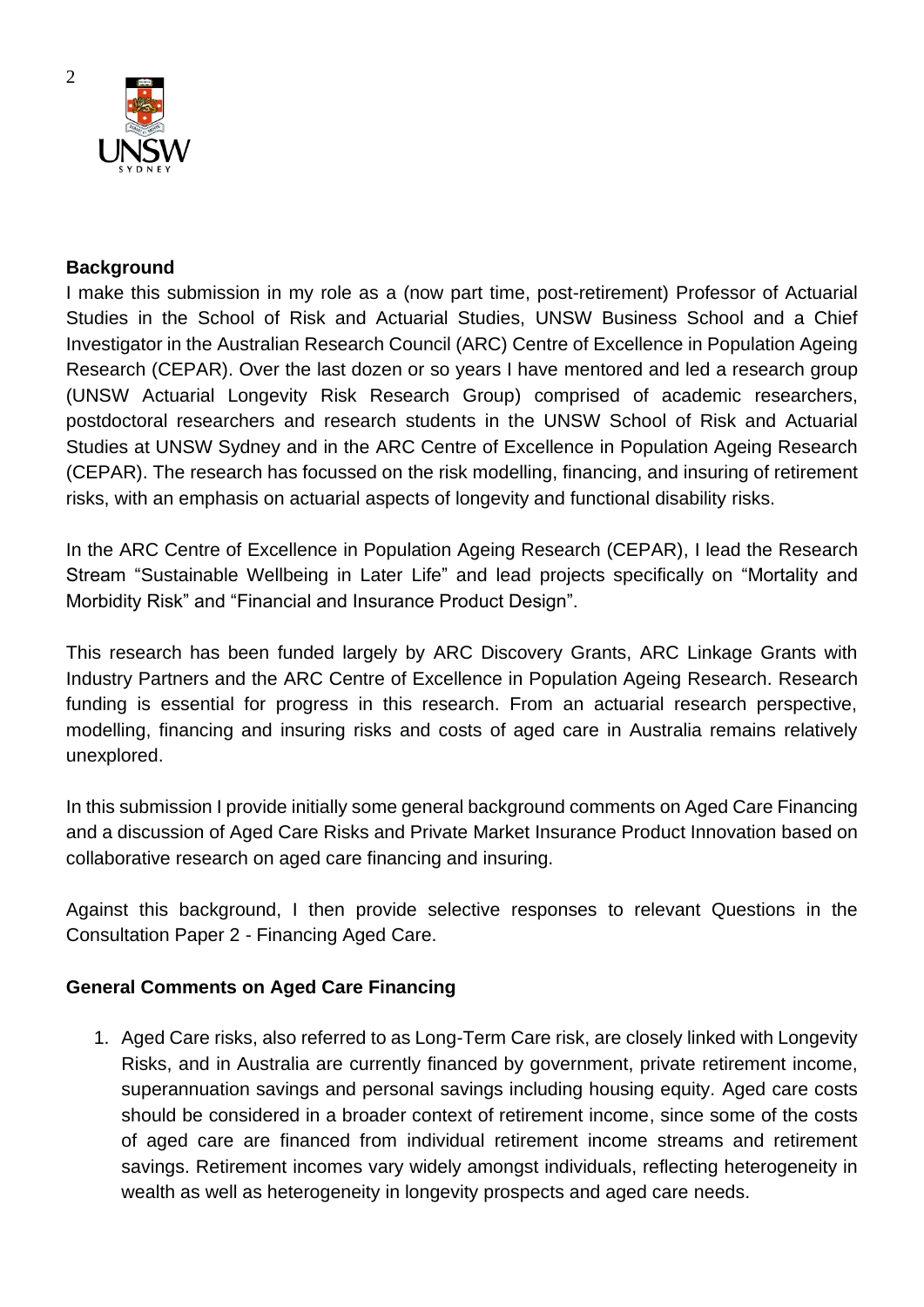

- 2. Longevity and long-term care (aged care) risks are the major risks that are faced by retired individuals. In Australia, these risks are mostly financed through means-tested government Age Pensions and aged care support. Superannuation savings are increasing with the maturing of the Superannuation Guarantee system in Australia. Over time these will reduce government Age Pension payments, especially in the earlier retirement years, through the means testing of the Age Pension. Without a form of private market longevity insurance, individuals will have drawn down these superannuation savings by later retirement ages, when the risks of functional disability and cognitive decline most impact the need for aged care. Longevity insurance for superannuation savings, through well designed insurance products, can enhance the financing for aged care from government by ensuring more individual financial resources are available in older ages.
- 3. Because future mortality and aged care needs are uncertain and involve substantial costs, they are fundamentally suitable for insurance. Aged care risks can be pre-financed using insurance and other retirement income products. Insurance reduces uncertainty about future risks and replaces self-insurance, which requires significant precautionary savings resources, with an average cost through risk-pooling. This improves individual welfare as well as societal welfare more generally. Insurance trades off wealth in "good" states, through the reduction in wealth from paying the insurance premium, to cover the costs in "bad" states, where the insurance benefits are paid and premiums cease. For longevity insurance, such as found in a life annuity product, individuals do not know their future lifetime and trade off wealth when they die early for wealth if they live long. Similarly, for long term care insurance, covering aged care risks, individuals trade off wealth if they remain in a healthy state with wealth if they are functionally disabled or suffer cognitive decline.
- 4. The Australian Government is the largest insurer of longevity risk and the only insurer of aged care risks in Australia. Individuals rely heavily on government financed support, and those with superannuation savings, private savings, and home equity, self-insure the cost and risks of the portion of aged care needs not met through government financing. Government expenditures are reduced through means testing that reduces entitlements for Age Pensions and means testing along with co-contributions and caps, and some rationing, for aged care.
- 5. Private product markets for insuring and financing longevity and long-term care risks remain thin and lacking in innovation in product solutions in Australia. They will only appeal to a limited a range of individuals determined by individual health status meeting underwriting requirements and having sufficient superannuation and private savings to afford the required premiums.
- 6. The benefits of risk pooling are reduced by the frictional costs of organizing an insurance vehicle. These costs include underwriting costs, adverse selection, investment costs,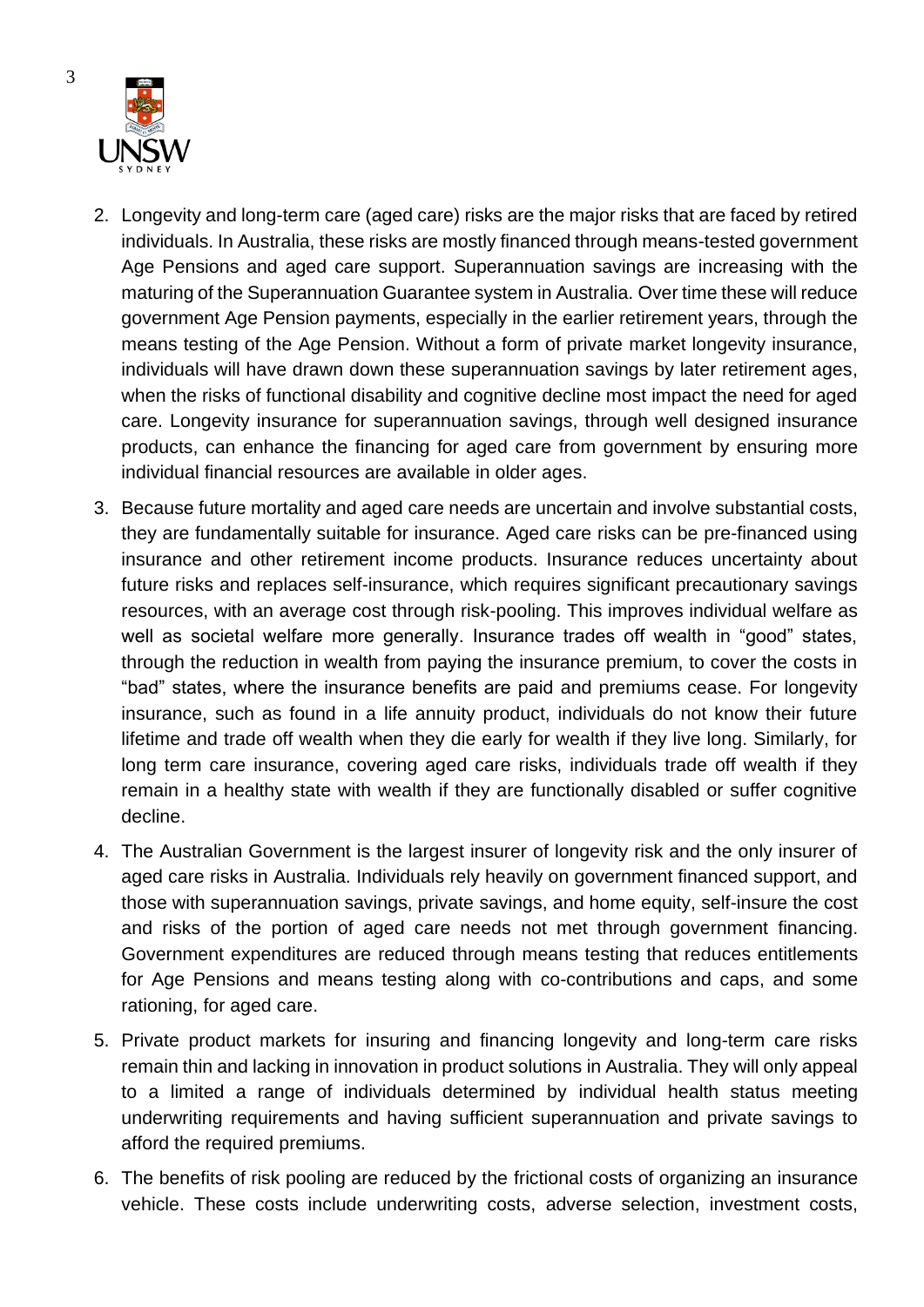

taxation, claims assessment and management costs as well as regulatory costs, particularly solvency capital costs to support guarantees. For longevity insurance, such as guaranteed life annuities, these costs can increase the insurance risk premiums with loadings of around 10-15%, and for long term care insurance these costs can increase the insurance risk premiums with loadings by as much as 30-40%. They reduce the benefits of risk pooling and will reduce the demand for these insurance products. They can be more effectively managed through mutual risk sharing pools, reducing the capital costs for guarantees, and through economies of scale in insurer operations.

- 7. Innovation in product design for private insurance products is important in meeting individual needs and in reducing these costs. "Combo" products that combine life annuities or variable annuities with long-term care insurance, which are the most popular products in the US, can mitigate adverse selection costs as well as reduce capital costs (Sherris and Wei, (2019)<sup>1</sup>). These have the potential as a private insurance product to insure aged care costs and risks to be met by individuals.
- 8. For a range of individuals, depending on wealth, health status and housing equity, there is a role for private market insurance and financing solutions in combination with the government provided aged pensions and aged care support. If this is to occur, taxation, means testing, and regulatory requirements need to be conducive to a private insurance market. Premiums could be paid from superannuation or private savings as a lump sum at retirement or as a regular premium commencing at retirement age. The assets of the insurer offering the long-term care insurance could have a similar tax treatment as a superannuation/pension fund and benefit payments would not be subject to tax.
- 9. Solutions need to recognise the impact of individual health, retirement savings, housing as well as bequest considerations which interact in complex ways. There are obvious differences in the potential role of private market product solutions for lower, middle, and higher wealth levels. Individuals with middle to higher wealth levels at retirement are more likely to be able to be able to afford long term care insurance premiums. Individuals in other than the best health status are unlikely to meet the health underwriting requirements for long term care insurance or, if accepted, the premiums may not be affordable.
- 10.Housing is an important asset for current retiring cohorts since this can meet potential bequest motives and provides a potential substitute for long term care financing. With substantial wealth in housing, many currently retired individuals are asset rich and cash flow poor, highlighting the potential for private market equity release products beyond the government Pension Loans Scheme to finance individual aged care costs.

<sup>1</sup> Sherris, M. and Wei, P. (2019). A multi-state model of functional disability and health status in the presence of systematic trend and uncertainty. North American Actuarial Journal. Published online 24 Feb 2020. https://doi.org/10.1080/10920277.2019.1708755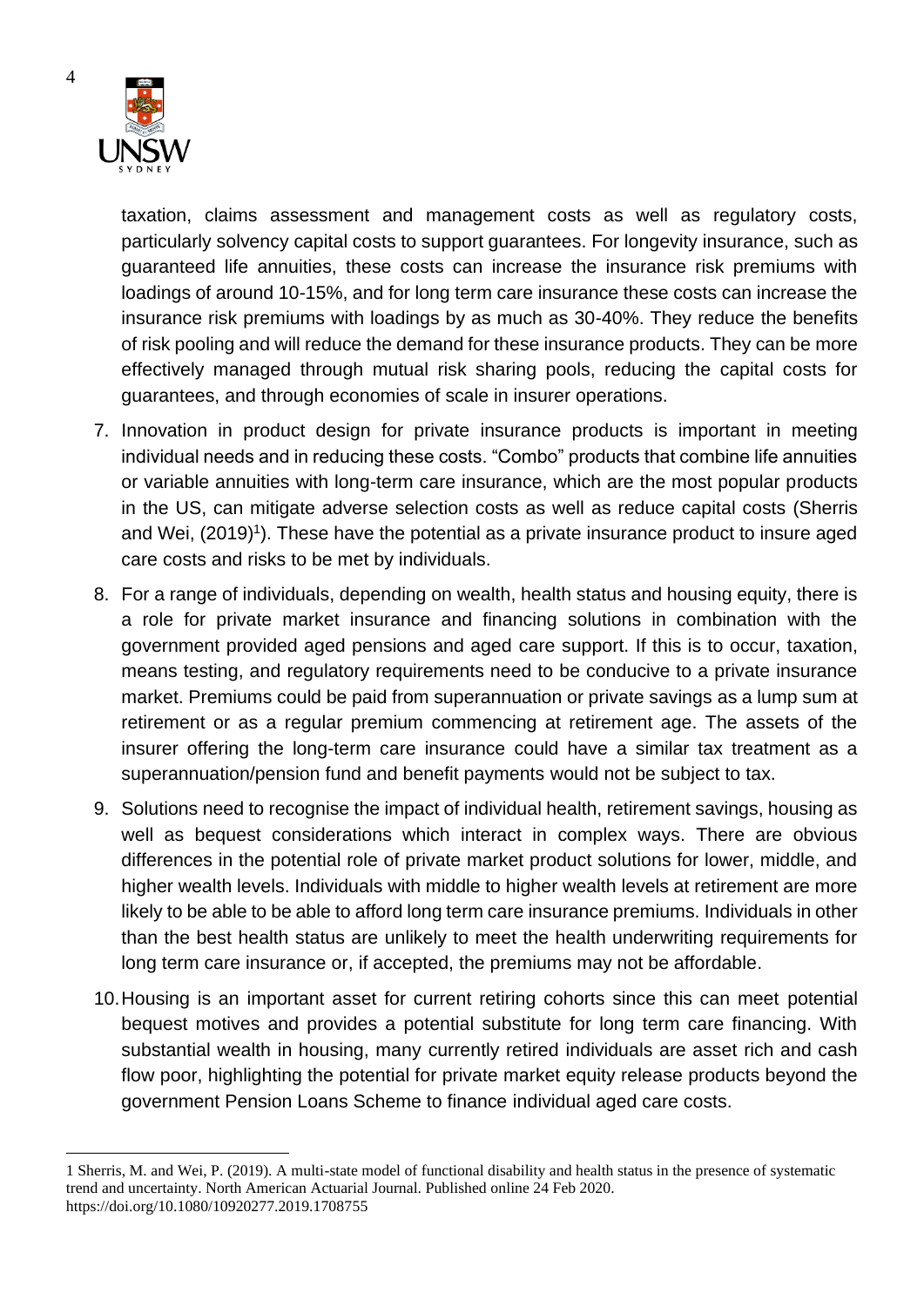

- 11.There is a role for government, beyond providing financial support for aged pensions and aged care needs of the retired population, in more actively supporting the development of private markets for longevity risk and long-term care products on a viable, efficient and fair priced basis. There are significant potential welfare gains to Australians from a government agency coordinating and promoting retirement income and aged care insurance products as well as taking an insurer/reinsurer role in product innovations. An Australian government insurer or reinsurer for longevity products including long term care insurance could assist in developing a private insurance market.
- 12.Solutions to aged care financing that include contributions from individual wealth and private market insurance vary with individual circumstances. Less wealthy individuals will not be able to afford private long-term care insurance premiums, will not have housing equity wealth to draw on, relying heavily on government provided aged care financing. Individuals with significant levels of wealth, including housing equity, will be able to selfinsure aged care risks and may have limited demand for private long-term care insurance. Individuals with middle levels of wealth, are more likely to benefit from private long-term care insurance. Those individuals in poorer health at the time of purchase of private longterm care insurance will face higher insurance premiums or be excluded from purchasing the insurance.

#### **Aged Care Risks (Longevity, Aged care) and Private Market Insurance Products**

- 1. An assessment of alternatives to financing aged care costs requires the modelling of the risks based on actuarial and demographic data incorporating trends and uncertainties. This is required for an assessment of the sustainability of government financed aged care as well cost sharing arrangements that incorporate private savings and private market insurance products. Fundamental to this is the actuarial modelling of aged care and longevity risk based on individual level data incorporating relevant risk factors including age, gender, and health status.
- 2. From a risk perspective, it is important to distinguish between aggregate, or systematic, risks and those that are insurable at an individual level. Systematic risks include improvement trends in longevity and the resulting changes in functional disability trends by age and time spent requiring aged care at different levels of care. These are systematic and impact the risks and costs of aged care for all individuals, and as a result are not fundamentally amenable to insurance. Understanding the impact of these systematic risk factors including the uncertainty in risks and costs is critical to the financing and insuring of these long-term aged care risks. Models including improvement trend and uncertainty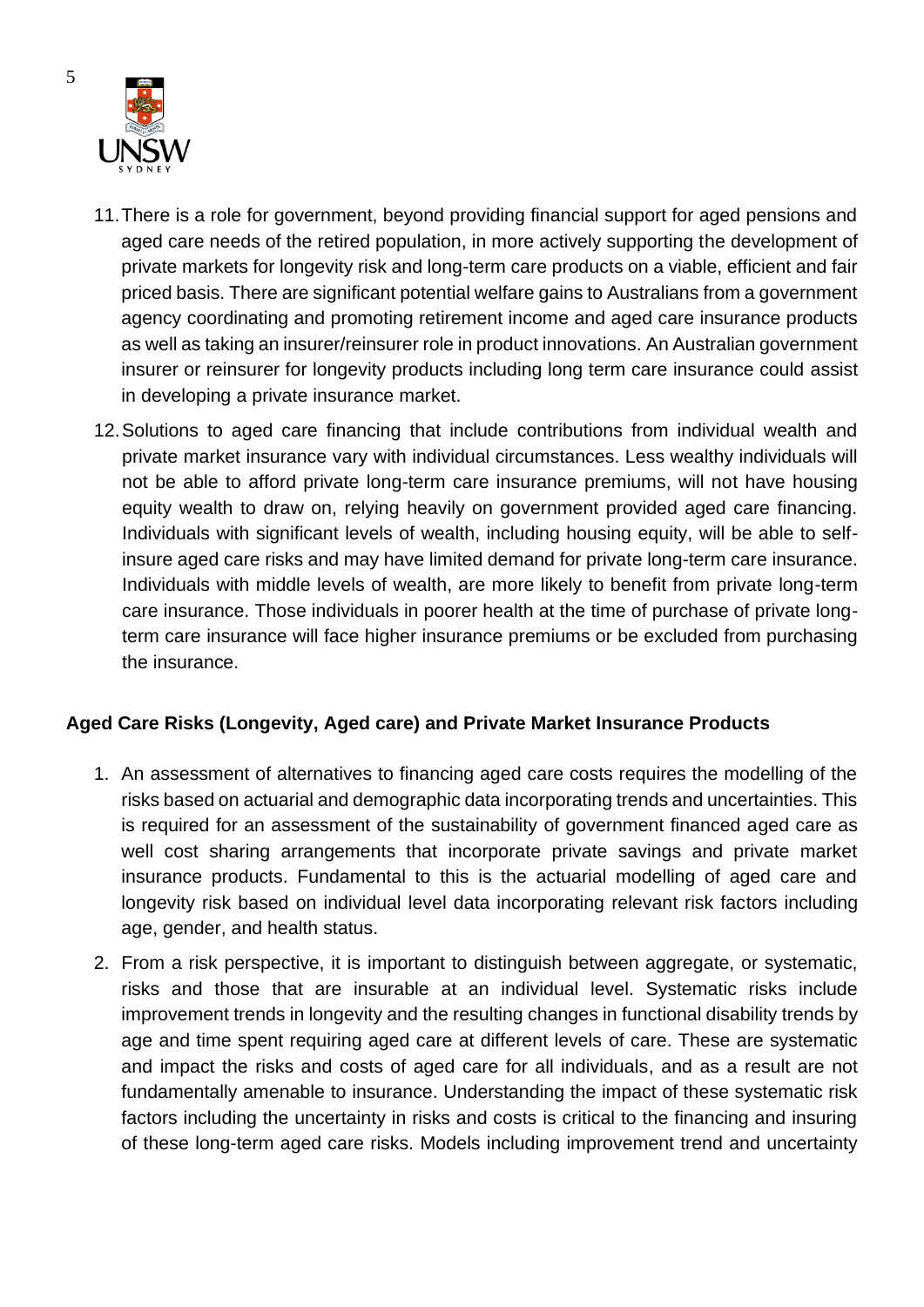

for long term care risks using US HRS data are developed in Li, Shao, and Sherris (2017)<sup>2</sup> and their impact on healthy life expectancy based on activities of daily living is quantified. Sherris and Wei, (2019)<sup>3</sup> quantify the impact of improvement trend and uncertainty for long term care risks using US HRS data incorporating both health status and functional disability.

- 3. To develop private insurance product solutions and to support a sound private insurance market in Australia, it is critical to understand the risks and to be able to quantify those risks. This applies to the uncertainty in future longevity as well as levels of functional disability, including those used for Australian aged care support as well as Instrumental Activities of Daily Living (IADLs) and Activities of Daily Living (ADLs). This is important for costing Government aged care support as well as determining fair premiums and assessing the solvency of private insurers.
- 4. To do this requires more sophisticated models and access to longitudinal data for Australians at an individual level. This remains relatively unexplored for Australia because of limitations on individual level aged care and functional disability data. UNSW CEPAR actuarial longevity risk research has used mainly US data from the HRS and definitions of functional disability based on Activities of Daily Living. There is no equivalent of the HRS in Australia. A number of CEPAR research collaborators currently have an ARC Discovery Grant application for 2021 on Forecasting and Financing Healthy Ageing and Aged Care in Australia, which, if successful, will consider modelling risks with individual level Australian data and private market product innovations. Without such research there is limited detailed actuarial modelling of these risks suitable to assess many of the questions raised in the Royal Commission Consultation Paper 2. These actuarial and demographic modelling techniques can be used to assess the costs of government provided aged care along with the design and costing of private insurance products including solvency capital requirements.
- 5. Long term care risk is determined by the incidence and severity of different levels of future functional disability and the impact of trends in longevity. UNSW CEPAR actuarial research has used US HRS longitudinal data to quantify aged care risks, including systematic improvement, based on ADLs, a definition often used in long term care insurance contracts. In Fong, Shao, and Sherris  $(2015)^4$  we quantify the risks of requiring differing levels of aged care based on activities of daily living. We show how this definition impacts the probabilities of requiring aged care as well as the length of time spent requiring aged

<sup>2</sup> Li, Z., Shao, W. A., and Sherris, M. (2017), The Impact of Systematic Trend and Uncertainty on Mortality and Disability in a Multistate Latent Factor Model for Transition Rates, North American Actuarial Journal, 21, 4, 2017, 1-17. 3 ibid

<sup>4</sup> Fong, J. H., Shao, A. W., and Sherris, M. (2015). Multistate actuarial models of functional disability, North American Actuarial Journal, 19(1):41-59.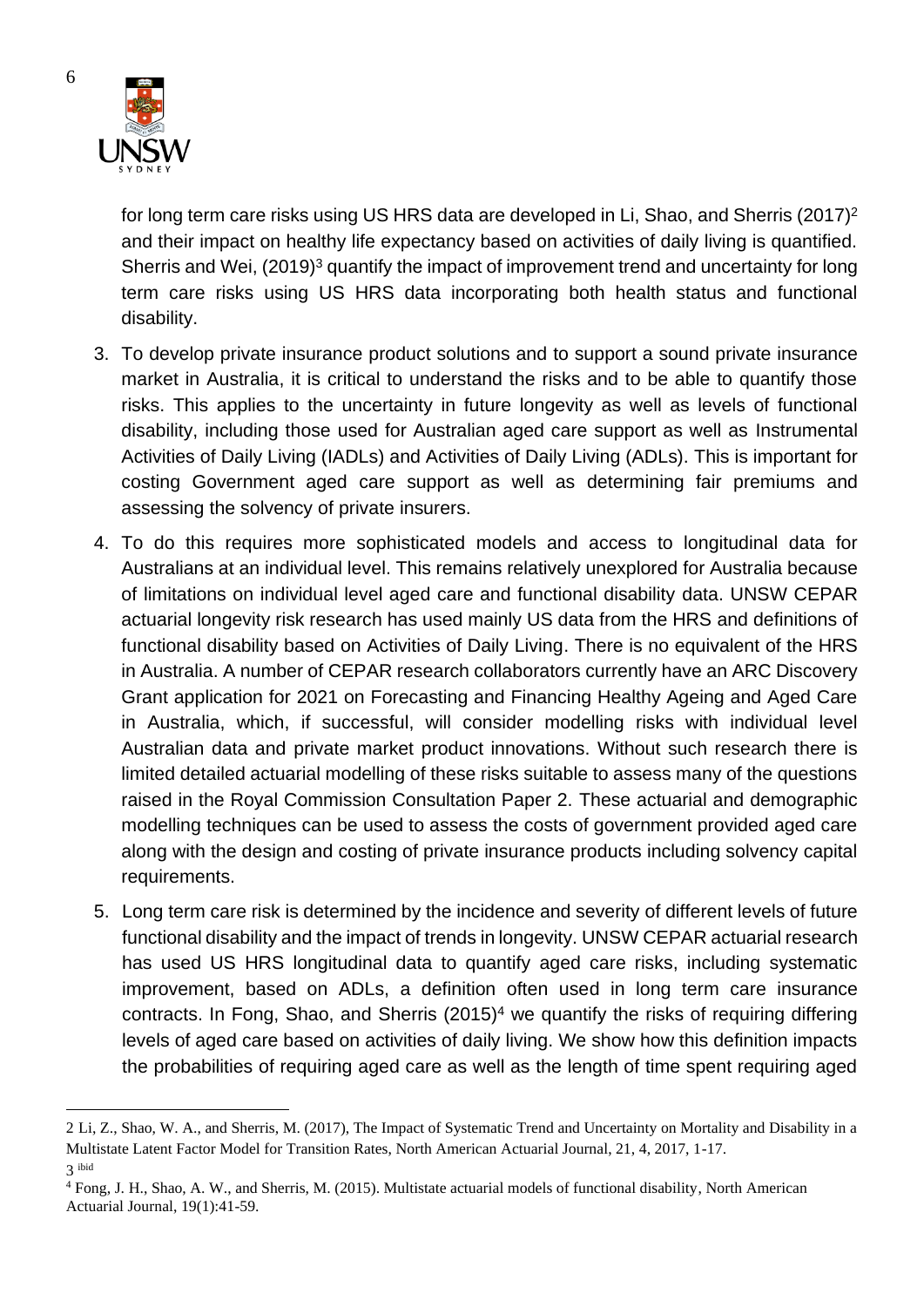

care. In Li, Shao, and Sherris  $(2017)^5$  we show that the effect of improvement trends results in an increase in expected future lifetimes as well as an increase in future healthy life expectancy with the proportion of lifetime spent in functional disability on average remaining similar. These actuarial methods of quantifying long-term care risk are fundamental to quantifying the costs of aged care for private long-term care insurance and for government funded aged care.

- 6. Incorporation of health status as well as functional disability allows the quantification of risk related to both longevity risk as well as aged care risks. In Sherris and Wei, (2019)<sup>6</sup> we incorporate both health status and functional disability, along with improvement trends and uncertainty, into the actuarial modelling of aged care risks based on US HRS data. We show that incorporating health status is important in modelling aged care risks since not doing so may result in inaccurate estimates of healthy life expectancy and time spent in differing levels of functional disability that require differing levels of aged care. We provide an extensive analysis of the cost of different long-term care insurance policies, including life care annuities, quantifying the impact of inflation, long term trends and uncertainty. We also quantify the benefits of combining long term care insurance with a life annuity in terms of lower insurance premiums and lower uncertainty in the costs of aged care arising from systematic trends.
- 7. Longevity and health status improvement trends are important since over many years there has been a significant increase in life expectancy and the questions arises as to the extent to which this impacts the risks and costs of aged care. Modelling of trends in health transition rates is required to quantify the relationship between longevity improvement trends and risks of requiring aged care. These trends must also be quantified to assess premiums for long term care insurance since they impact the average time to needing differing levels of ages care support as well as the associated costs.
- 8. Understanding uncertainty in health transitions and longevity is critical to a sustainable private insurance long term care market since this impacts the amount of capital required to ensure solvency of private market insurers. Higher levels of uncertainty require higher levels of capital to guarantee a specified level of solvency of an insurer. This results in higher loadings in premiums to cover the costs of capital, reducing the demand for such insurance products.
- 9. The actuarial models developed in UNSW CEPAR actuarial research have direct application to Australian data and would provide a basis to form a better understanding of the requirements for private market products. Issues related to insurer pricing and solvency for long term care products have also been addressed in UNSW CEPAR actuarial research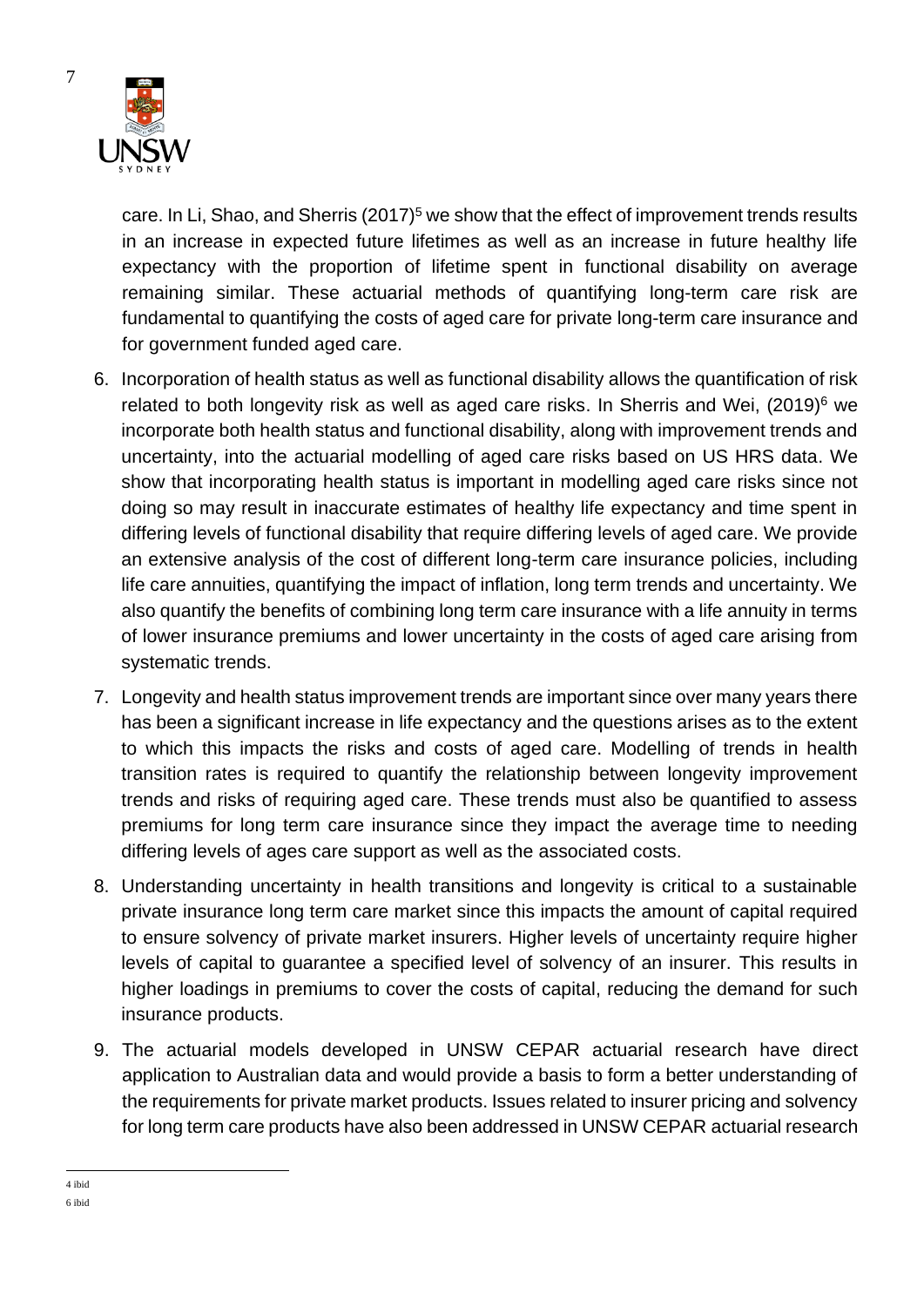

8

(Shao, Sherris, and Fong  $(2017)^7$ ). This research compares stand-alone long term care insurance policies, whole life insurance policies with long-term care benefit riders (long term care insurance combined with whole life insurance), life care annuities (long term care insurance combined with annuities) and shared, long term care insurance in terms of actuarial premium costs and solvency capital requirements. It shows that insurance policies with reasonable levels of fixed benefits can be designed to be relatively affordable for healthy lives. Premiums of stand-alone policies are high for disabled, severely disabled, and older individuals. Life care annuities that combine long term care insurance and life annuities are more affordable for disabled and older individuals as well as for healthy lives. Life care annuities have substantially lower solvency capital required per dollar premium compared to stand-alone long-term care insurance. The UNSW CEPAR actuarial research has also quantified how insurance policy design can be used to enhance the insurability of individuals with impaired health.

10.The risks and costs of aged care must be assessed for different financing mechanisms to consider the sustainability of government provided funding as well as private long-term care insurance, including the impact of trends and uncertainty. Costs vary by age, gender, and health status. Shao, Sherris, and Fong  $(2017)^8$  show how the costs, in terms of an insurance risk premium, vary by age and gender using a representative long-term care insurance contract. The impact of different definitions of functional disability that triggers claim payment, maximum benefit periods as well as of inflation protection is also quantified. These design aspects of long-term care insurance provide the basis for development of insurance products that are more cost effective for individuals and that integrate with government provided aged care.

#### **Home equity and equity release products**

- 1. Long term care insurance has a valuable role to play in providing coverage for wealthier and healthier individuals and particularly in covering more severe functional disability that can be costly in its financial impact in later years of life.
- 2. To incorporate housing into retirement income decisions, it is necessary to understand the trends and risks in housing values and how to value products linked to housing values, such as equity release products. UNSW CEPAR actuarial research has used Australian and US data to quantify and model these risks including house prices, rental yields, and

 $^7$  Shao, A. W., Sherris, M., and Fong, J. H. (2017). Product pricing and solvency capital requirements for long-term care insurance. Scandinavian Actuarial Journal, 2017(2):175-208.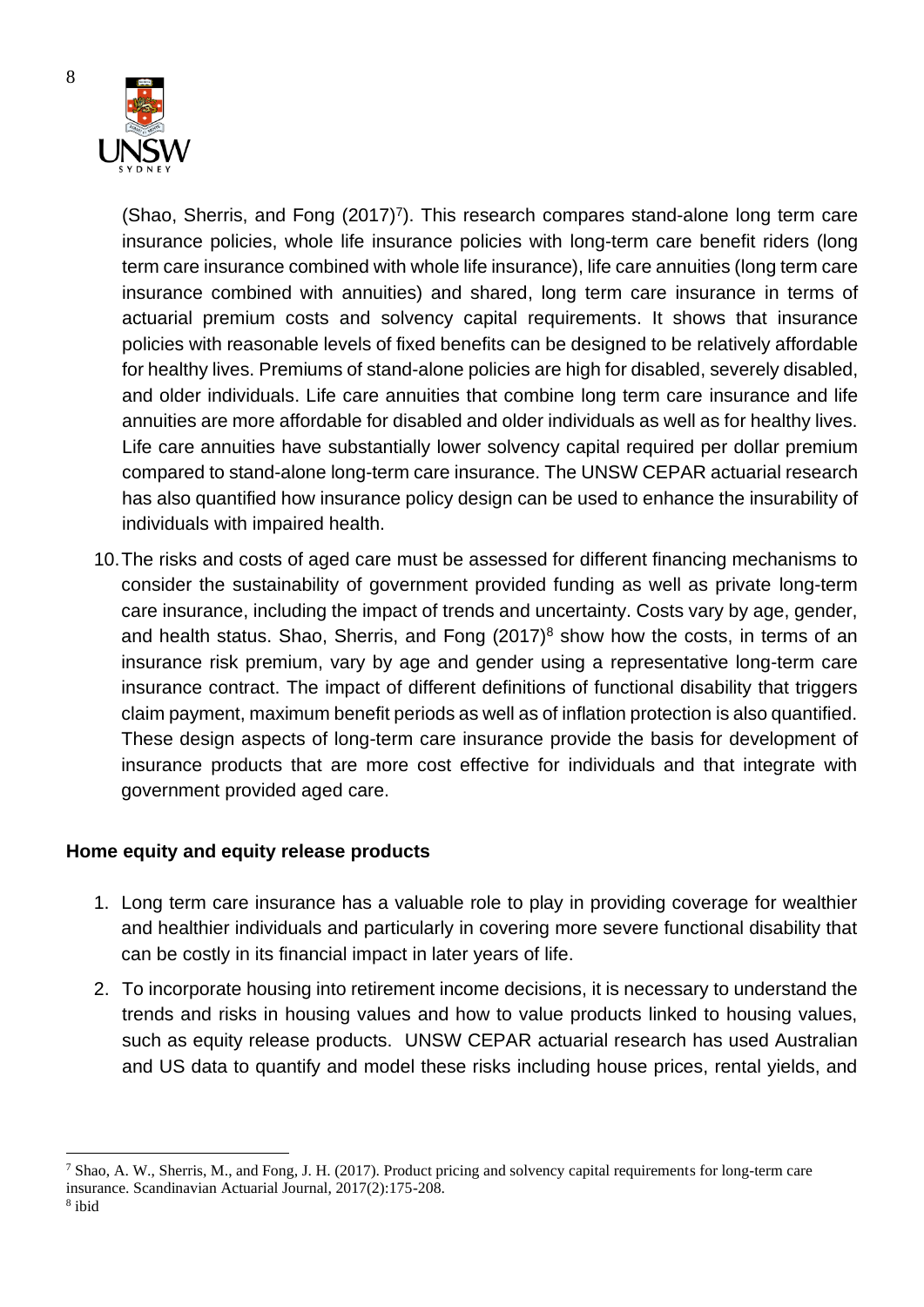

interest rates (Alai, Chen, Cho, Hanewald, and Sherris (2014)<sup>9</sup>, Cho, Hanewald and Sherris (2015)<sup>10</sup>). The research has developed valuation models for application to equity release products incorporating mortality, long-term care move-out, prepayment, and refinancing, reverse mortgage "crossover risk", actuarial risk factors and stochastic discount factors for fair pricing. It's important to recognise that a reverse mortgage is not a conventional housing loan since it is impacted by many risk factors similar to a life insurance product in terms of time of repayment and valuation of the guarantees on house values in these products require sophisticated financial and actuarial modelling.

- 3. As a major asset for retirees, equity in housing has an important role in insuring and financing retirement risks. The home provides a consumption benefit, equivalent to an imputed rent, reducing the need for higher levels of retirement income that renters face. It is also an important form of precautionary savings providing insurance against costs of aged care and moving into nursing home later in life. It also provides an important bequest asset, if not used for earlier consumption, or to finance aged care costs. It is an illiquid asset providing capital gains and volatility that is not observed as easily as for share market investments.
- 4. Equity release products, both reverse mortgages and home reversions, have a valuable role in accessing home equity in retirement, with potential to provide higher consumption while individuals are healthy and to finance longevity or aged care risks through financing the purchase of life annuities or long-term care insurance.
- 5. Equity release products are complex and there are different types of equity release. The UNSW CEPAR actuarial research has considered the profitability and risk of these products particularly from a provider perspective. Lump sum equity release products have risk and profitability benefits compared to income stream products, and home reversions have advantages over reverse mortgages (Alai, Chen, Cho, Hanewald, and Sherris  $(2014)^{11}$ , Cho, Hanewald and Sherris  $(2015)^{12}$ ). It is also important to consider the impact of house price risks and longevity risk on reverse mortgage pricing (Shao, A, W., Hanewald, K. and Sherris, M., (2015)<sup>13</sup>.

<sup>9</sup> Alai, D., Chen, H., Cho, D., Hanewald, K. and Sherris, M., (2014), Developing Equity Release Markets: Risk Analysis for Reverse Mortgages and Home Reversions, North American Actuarial Journal, 18, (1), 217-241.

<sup>&</sup>lt;sup>10</sup> Cho, D., Hanewald K. and Sherris, M. (2015), Risk Analysis for Reverse Mortgages with Different Payout Designs, Asia Pacific Journal of Risk and Insurance. Vol 9, 1, 77-105.

 $11$  ibid

 $12$  ibid

<sup>13</sup> Shao, A, W., Hanewald, K. and Sherris, M., (2015), Reverse Mortgage Pricing and Risk Analysis Allowing for Idiosyncratic House Price Risk and Longevity Risk, Insurance Mathematics and Economics, 63: 76–90.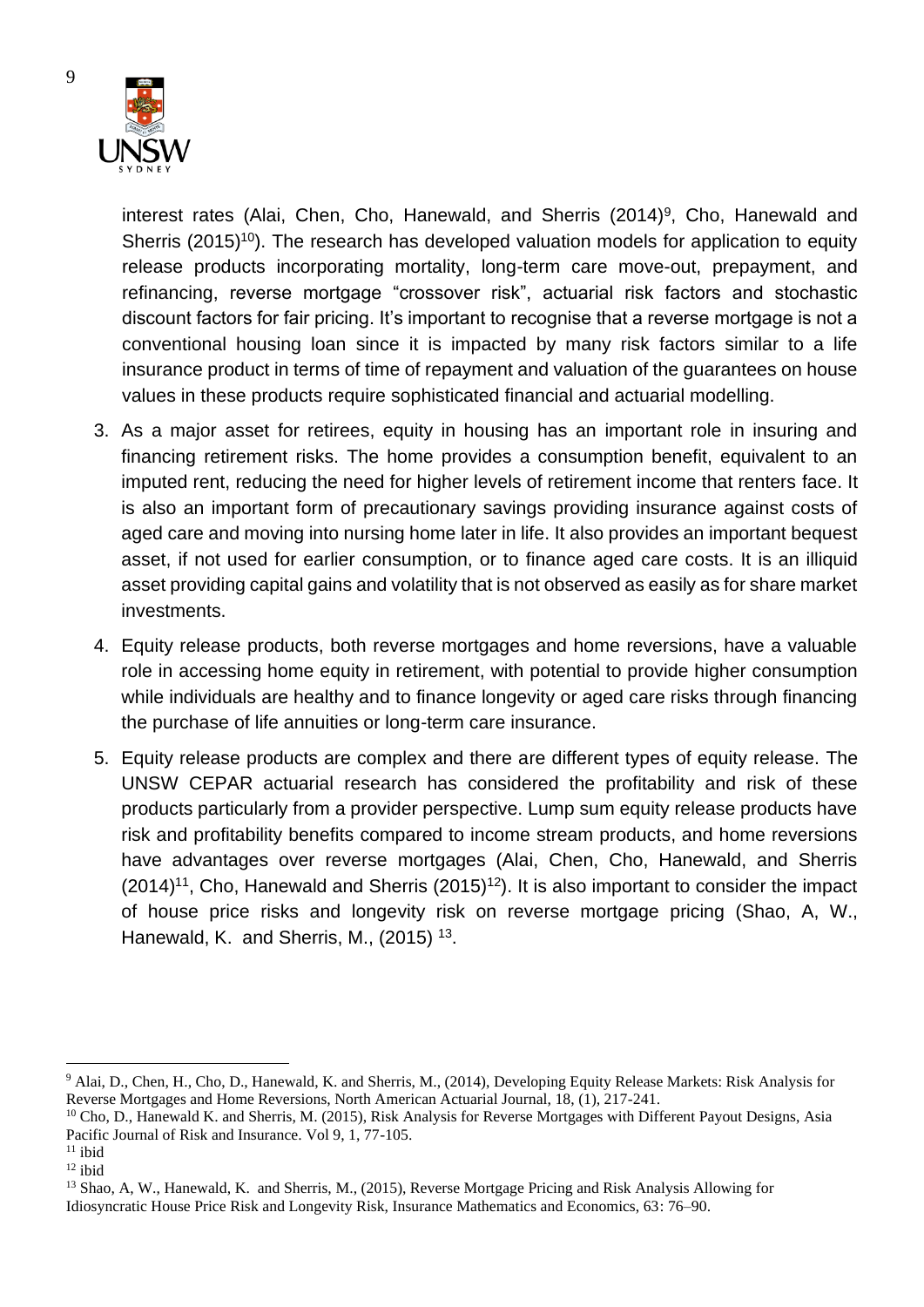

- 6. There are benefits from "combo" products such as a combination of a lump sum reverse mortgage with long term care insurance (Shao, Chen, and Sherris (2019)<sup>14</sup>).
- 7. The demand for these product innovations depends on many factors. It's important to consider the level of an individual's wealth, the government provided means tested Age Pension and aged care support, as well as housing and other retirement income sources and savings (Xu, Alonso-Garcia, Sherris, and Shao (2019)<sup>15</sup>). Individuals face complex decisions in retirement incorporating many factors including risks and cost of aged care. Providing simplified, easy to follow financing and insuring arrangements for aged care in Australia would assist this decision-making process.

# **Comments on Specific questions from the Consultation Paper 2, June 2020, Financing Aged Care**

Drawing on the discussion above I now provide selective comments on Specific Questions Consultation Paper 2, June 2020, Financing Aged Care.

# **Question 2. To what extent should we prepare in advance for future aged care costs versus meeting the costs as they arise?**

To assess this would require actuarial, demographic, and economic modelling of the costs and risks of pre-financing compared with pay-as-you-go financing for government provided aged care. Such an analysis would provide a more informed assessment of this issue. To the extent that future aged care costs are met by individuals, savings to finance these costs will need to be funded in advance. That means setting aside funds during a working life to accumulate to an amount available to contribute to aged care costs to be met by the individual in retirement. From an individual perspective, aged care costs can benefit from a risk sharing insurance arrangement. This reduces the need for individuals to hold high levels of funds to finance the most adverse aged care costs an individual may face if they self-insure these costs, with paying an average cost in a risk sharing insurance arrangement. For aged care costs that are met by government, given that it can raise financing through taxation, there is more flexibility. But consideration needs to be given to the health and functional disability status that triggers the payment of different levels of government aged care support, the amount of this support, the waiting time for this support, the means testing used to determine the individual contributions to these costs as well as the cocontribution and caps applied to these individual contributions. Alternative arrangements could be assessed based on actuarial values and variability in costs at retirement age for differing gender, health status and wealth levels including illiquid housing wealth. These values could be

<sup>&</sup>lt;sup>14</sup> Shao, A. W., Chen, H., and Sherris, M. (2019). To borrow or insure? long term care costs and the impact of housing. Insurance: Mathematics and Economics, 85:15-34.

<sup>&</sup>lt;sup>15</sup> Xu, M., Alonso-Garcia, J., Sherris, M., and Shao, A. W. (2019). Insuring longevity risk and long-term care: Bequest, housing, and liquidity. Unpublished Working Paper.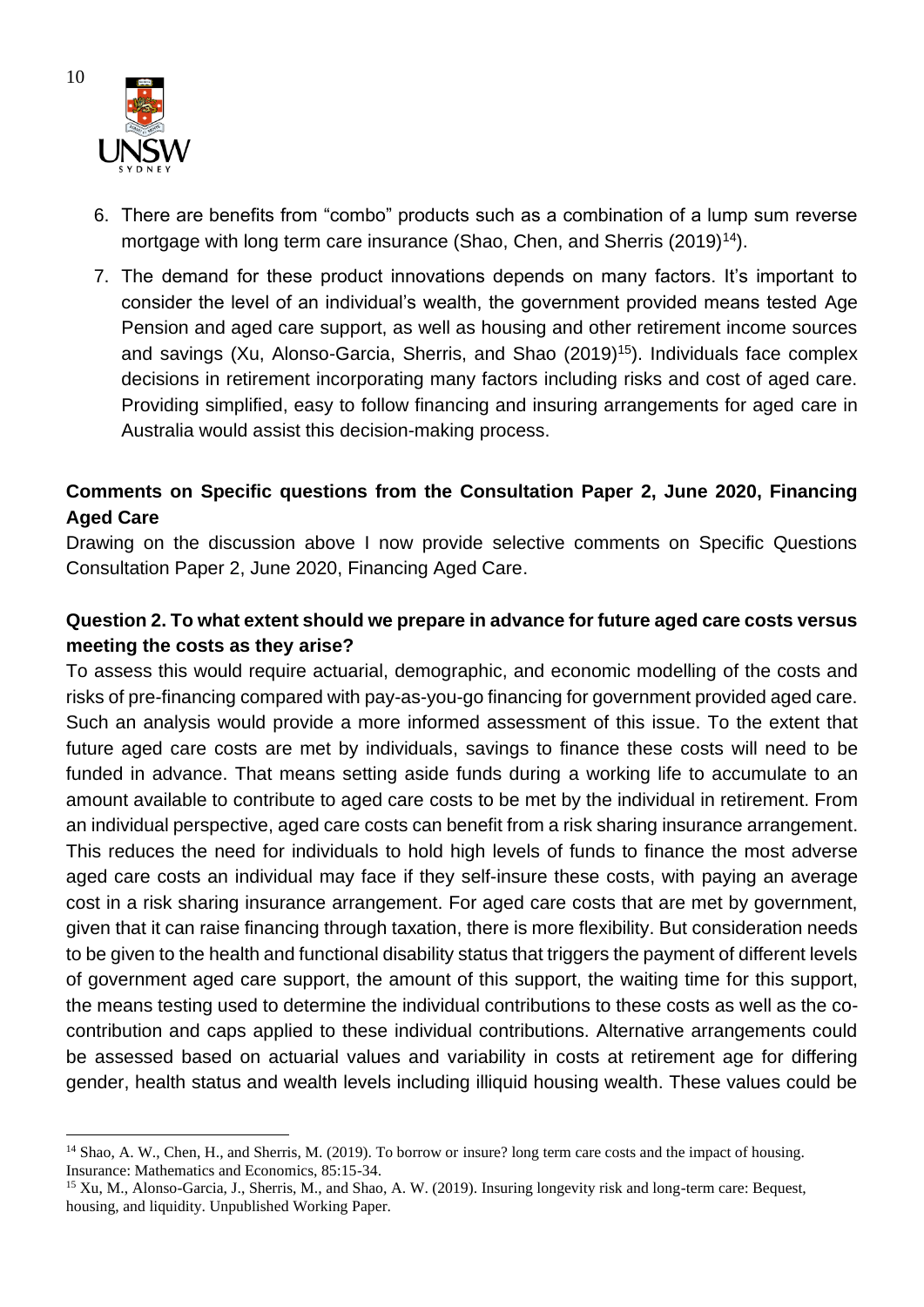

converted into lifetime contributions if they were to be financed through individual contributions providing an indication of the relative cost.

## **Question 3. How are the long-term risks associated with aged care best managed?**

Aged care risk and costs vary across individuals and depend on risk factors including age, gender, and health status. Not every individual will experience the same aged care risks and costs. As a result, these risks are in principle suitable for risk pooling through insurance, whether that be through government provided financing or individual financing. The risk pooling benefits of insurance are reduced by the costs of managing the insurance pool. These costs include underwriting, administrative, investment, claim payment and solvency capital costs. They can significantly reduce the benefits of risk pooling through insurance. They can be mitigated through spreading across a larger risk pool and through mutual risk sharing, reducing the need for solvency capital to support guarantees. These costs are important in determining the extent to which private long-term care insurance will be of value to individuals. The systematic risks such as inflation and improvement trends are not amenable to risk pooling. These can undermine private insurance arrangements and governments are potentially more suited to manage these risks.

# **Question 4. Does an approach based on a mix of taxpayer funding and co-contributions provide an appropriate basis for financing Australia's aged care needs into the future?**

As for Question 2., this would benefit from actuarial, demographic, and economic modelling of the risks and costs of different mixes of taxpayer financing and co-contributions. If government taxpayer funded financing is not sustainable, then individual provision from retirement and personal saving will be required, especially for those with higher wealth and better health and longevity prospects. A mix of aged care financing can be structured in many ways, with cocontributions being one of these. In insurance, risks and costs are shared using deductibles (or elimination periods in long term care insurance), co-payments and excess of loss, or catastrophe, coverage. Deductibles, covering initial costs, could be means tested, along with co-contributions. Catastrophe coverage, where aged care costs impact only a small proportion of individuals, could be met through government financing. Individual risks and costs vary by many factors including health status, gender, and age. There is also a large heterogeneity in wealth, including residential housing equity, amongst individuals. Many individuals do not have sufficient retirement savings to make co-contributions and for others this ability varies as they age and draw down their retirement savings for consumption needs earlier in their retirement.

## **Question 15. Should private insurance be adopted to finance the Australian aged care sector?**

There is a role for private insurance to play in financing Australian aged care. This provides additional resources to support the costs of aged care as well as the potential for more effective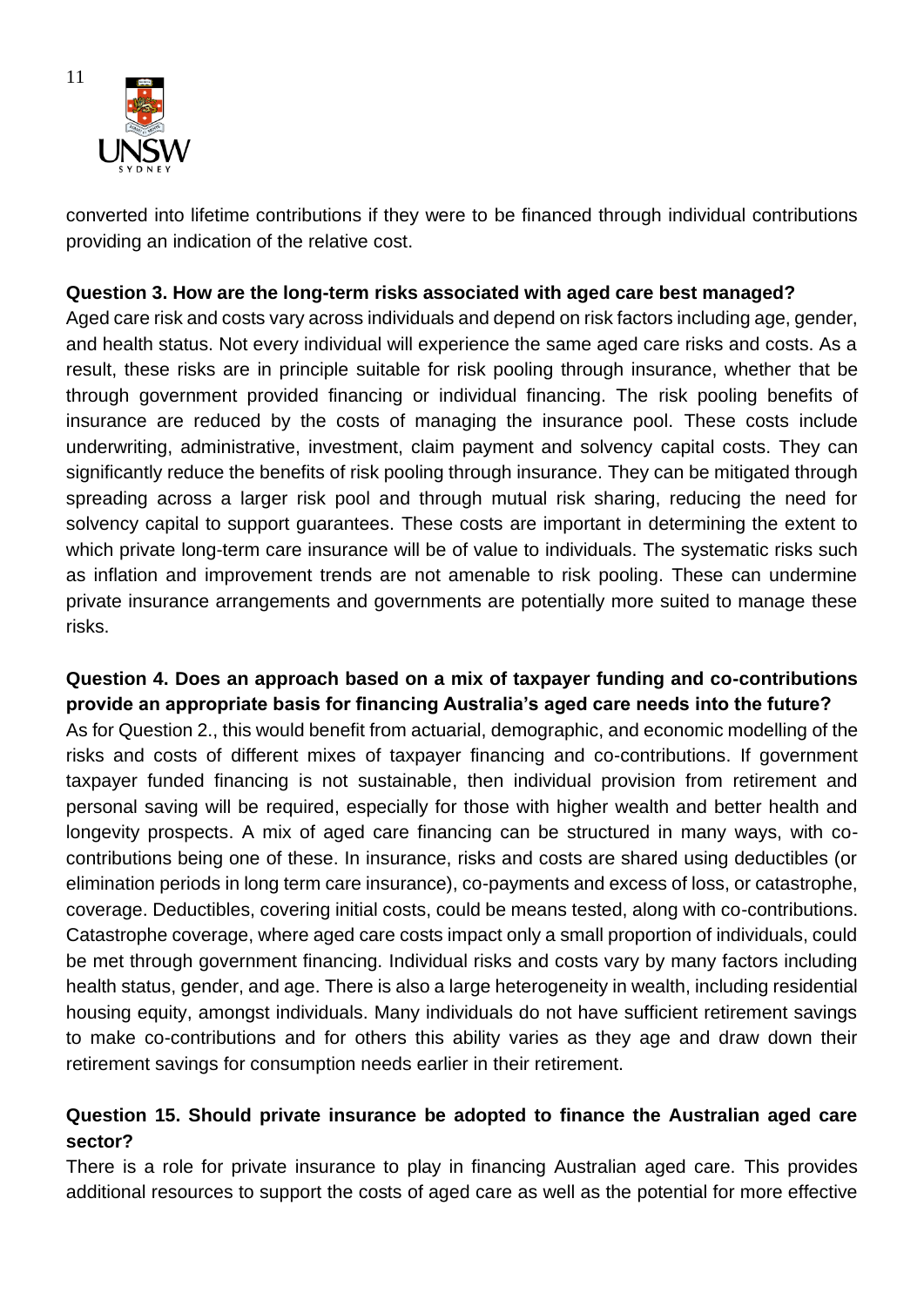

risk sharing. An important consideration is that governments are more able to absorb systematic risks in aged care costs especially where these are uncertain. These systematic risks include the impact of factors such as uncertainty in inflation and changes in technology that impact all individuals to a greater or lesser extent. These are fundamentally not suitable for insurance since they reduce the effectiveness of the pooling of risks by increasing the correlations between the risks and costs of aged care that individuals face. Individuals are more able to meet costs that are relatively predictable. Insurance can make these costs more predictable for an individual, but the impacts of uncertainty in inflation and improvement trends are less amenable to insurance. It is also important to recognise that individual risks and costs of aged care support vary by many factors including gender and health status and that an individual's ability to meet the premiums for private insurance may not correspond with the risks and costs. For example, female long-term care insurance requires higher premiums reflecting their higher longevity and higher risk of functional disability, yet females have on average lower wealth and savings at retirement and will be less able to afford private insurance. Not all individuals would be considered insurable in a private insurance market. Underwriting of long-term care insurance would usually mean that only individuals in good health at the time of purchase would be considered for this insurance. To be affordable and to reduce systematic risks, long term care insurance policies that pay fixed benefits, potentially with fixed inflation rates included, are likely to be more beneficial than indemnity-based policies.

#### **Question 16. How should the risks of private insurance be managed?**

The risks of private insurance arise from many factors. Important amongst these is the ability to quantify these risks. To do this requires models for functional disability and longevity reflecting the actuarial risks as well as models that capture the systematic factors that impact these risks. This requires the actuarial analysis of individual level data on risks and costs of aged care for older Australians over a long enough period to estimate the actuarial risks and capture trends and uncertainty in these risks. Systematic risks, such as inflation of costs as well as systematic trends in functional disability and longevity, can undermine private insurance. Although the expected impact of systematic risk factors can be included in premiums, along with risk margins and safety loadings for uncertainty, insurers must hold solvency capital to ensure they can meet the impact of these systematic risks in adverse situations. Mutual risk pooling insurers can reduce the capital costs of shareholder insurers since the systematic risks are shared amongst policyholders rather than guaranteed by shareholders, providing a potentially more cost-effective management of these risks.

## **Question 17. What additional specific regulatory mechanisms around private insurance arrangements might be required to protect the interests of consumers?**

Private long-term care insurance should be provided through a regulated insurer subject to relevant insurer prudential regulatory requirements. Regulatory requirements would include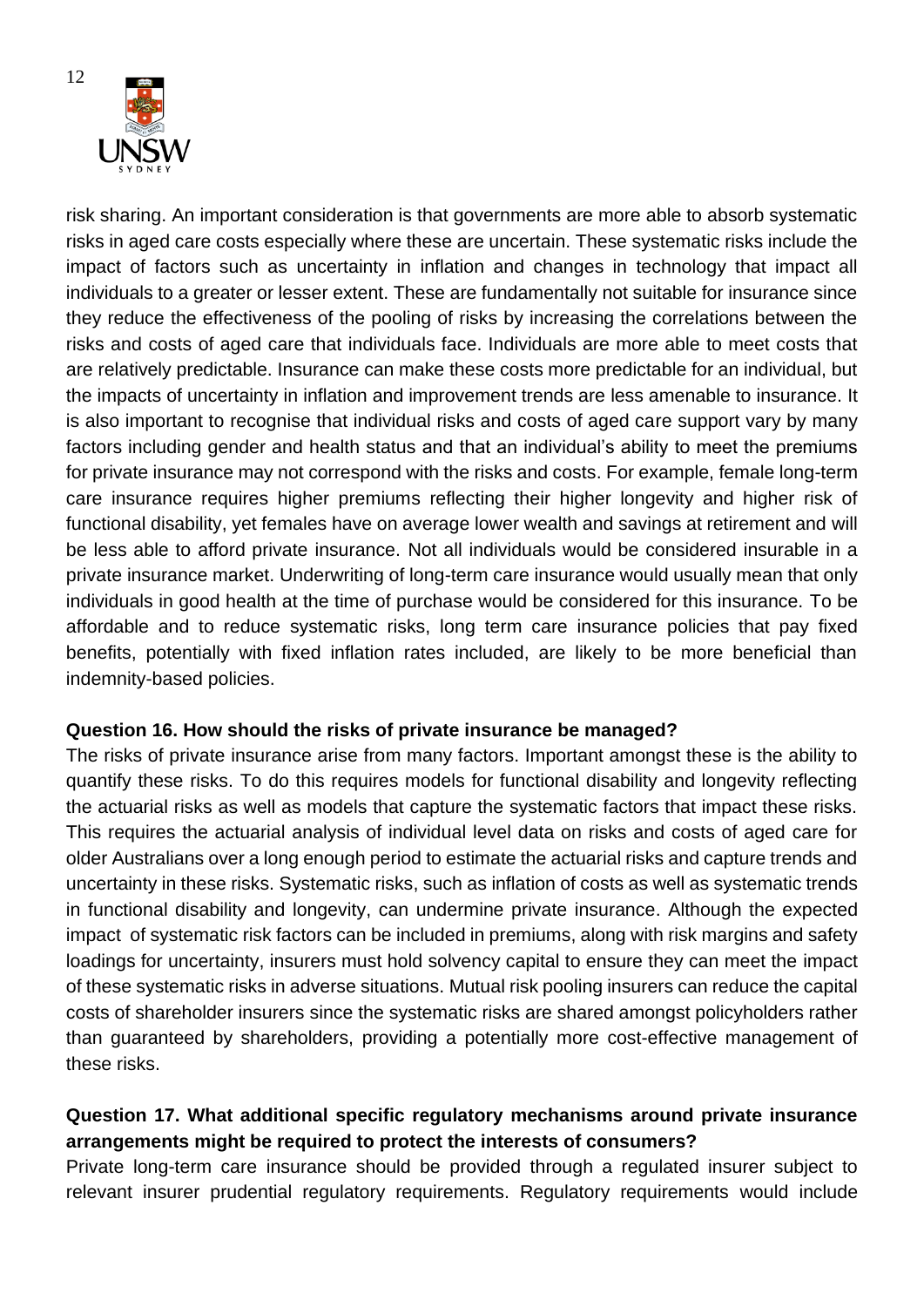

premium rating and solvency and require the relevant actuarial assessment. From an actuarial perspective, to protect the interests of consumers there would need to be regulatory mechanisms around the determination of adequate and fair premium rates, including risk margins and safety loadings, as well as the holding of capital and determination of solvency. Means testing and taxation requirements for private long-term care insurance should be conducive to a private insurance market.

# **Question 18. Is there value in considering private "gap" insurance for certain aspects of aged care?**

There are different ways of including private contributions to support the costs of aged care. "Gap" insurance is one of those. There should be a careful assessment of alternatives including using deductibles (or elimination periods in long term care insurance), co-payments and excess of loss, as well as catastrophe, coverage.

# **Question 22. Are there opportunities to adopt new financing arrangements in combination with existing arrangements?**

There are opportunities for new financing arrangements in Australia for aged care risk and costs. Individuals have been accumulating retirement savings in the superannuation system, housing equity and other private savings. Developing new products such as life care annuities and reverse mortgages incorporating long term care insurance have the potential to enhance existing arrangements. For some individuals, long-term care insurance may be attractive. Experience in the USA with long-term care insurance suggests that combining long-term care insurance with life annuities, or variable annuities with guaranteed lifetime withdrawal benefits, can be more attractive for individuals. These products also mitigate the effect of adverse selection, broadening the group of individuals that can qualify to purchase the insurance. The capital costs to ensure solvency can also be reduced for these combined contracts. Private market equity release products are currently limited and could be regarded as expensive in terms of the interest rate charged allowing for the costs and risks including the no-negative equity guarantee. They can also be combined with long-term care insurance to provide more effective financing of these risks and costs. These products are complex and require detailed actuarial assessment of the risks involved.

#### **Question 23. What would be the best mix of financing schemes for aged care?**

This is a question that requires actuarial and economic modelling and analysis and needs to be considered against the political environment as well as the structures used to finance other retirement risks. For example, in Australia the government finances a large component of retirement income based on means-testing, provides a tax and regulatory environment conducive to employer and individual contributions during a working life to finance additional retirement income. In this environment there is the potential for private contributions from individuals, and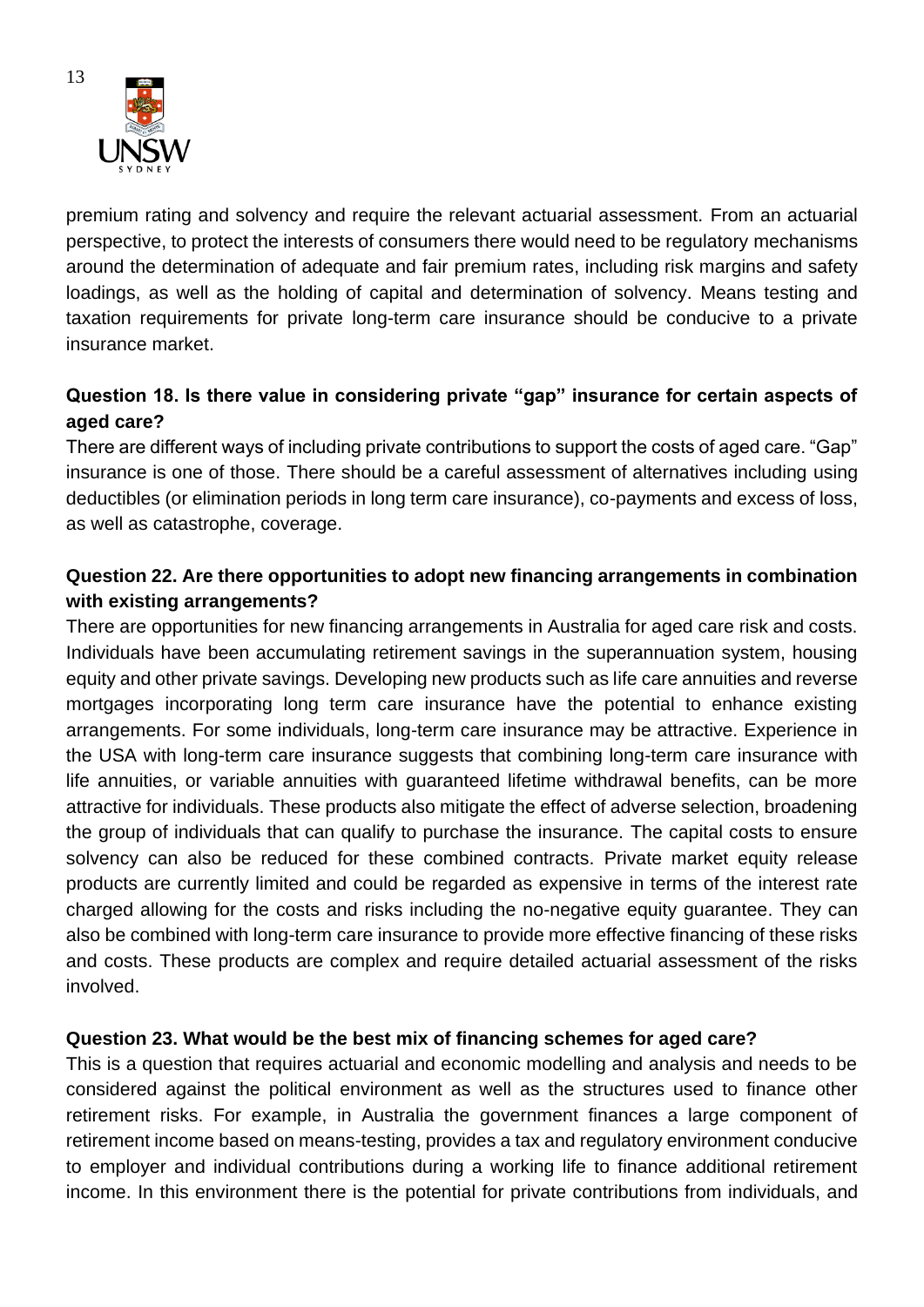

employers, to provide additional lump sums on retirement to purchase some form of long-term care insurance or to be used to finance aged care costs. There is a high level of heterogeneity amongst individuals in terms of health status, longevity, and wealth, including home equity. Solutions to financing and the insurance of aged care risks will differ depending on Individual circumstances. A one-size-fits-all approach is not necessarily the best approach.

# **Question 24. What would be the best way of financing an immediate improvement in quality for aged care services?**

A more effective use of current retirement savings including home equity to support aged care costs through means testing and co-contributions would provide more financial resources for aged care services. This could be implemented through innovation in products that include longterm care insurance such as life care annuities and reverse mortgages combined with long-term care insurance. For these products to be successful it is important that factors that reduce the benefits of risk pooling of ages care risks be minimised. This requires the lowest practical loadings in premiums for underwriting, adverse selection, administrative expenses, taxation, claim payment expenses, risk margins and safety loadings. Economies of scale are important in spreading these costs over as large a group of policyholders as possible. The mutual sharing of risks with fixed payment policies and flexibility to include fixed inflation in benefit payments has the potential to provide cost effective products. Efficient management of the impact of systematic factors such as trends in longevity is important. Providing these innovations through a government insurer or reinsuring the systematic risks of long-term care insurance through a government reinsurer should be considered given the current lack of successful product innovation in the Australian market.

Professor Michael Sherris Professor of Actuarial Studies (part time), School of Risk and Actuarial Studies, Chief Investigator and Director of Industry Engagement, CEPAR UNSW Business School UNSW Sydney Web:<https://research.unsw.edu.au/people/professor-michael-sherris> SSRN: [https://papers.ssrn.com/sol3/cf\\_dev/AbsByAuth.cfm?per\\_id=410919](https://papers.ssrn.com/sol3/cf_dev/AbsByAuth.cfm?per_id=410919)

Links to papers

[Sherris, M. and Wei, P. \(2019\). A multi-state model of functional disability and health status in the](https://doi.org/10.1080/10920277.2019.1708755)  [presence of systematic trend and uncertainty. North American Actuarial Journal. Published online](https://doi.org/10.1080/10920277.2019.1708755)  [24 Feb 2020.](https://doi.org/10.1080/10920277.2019.1708755)